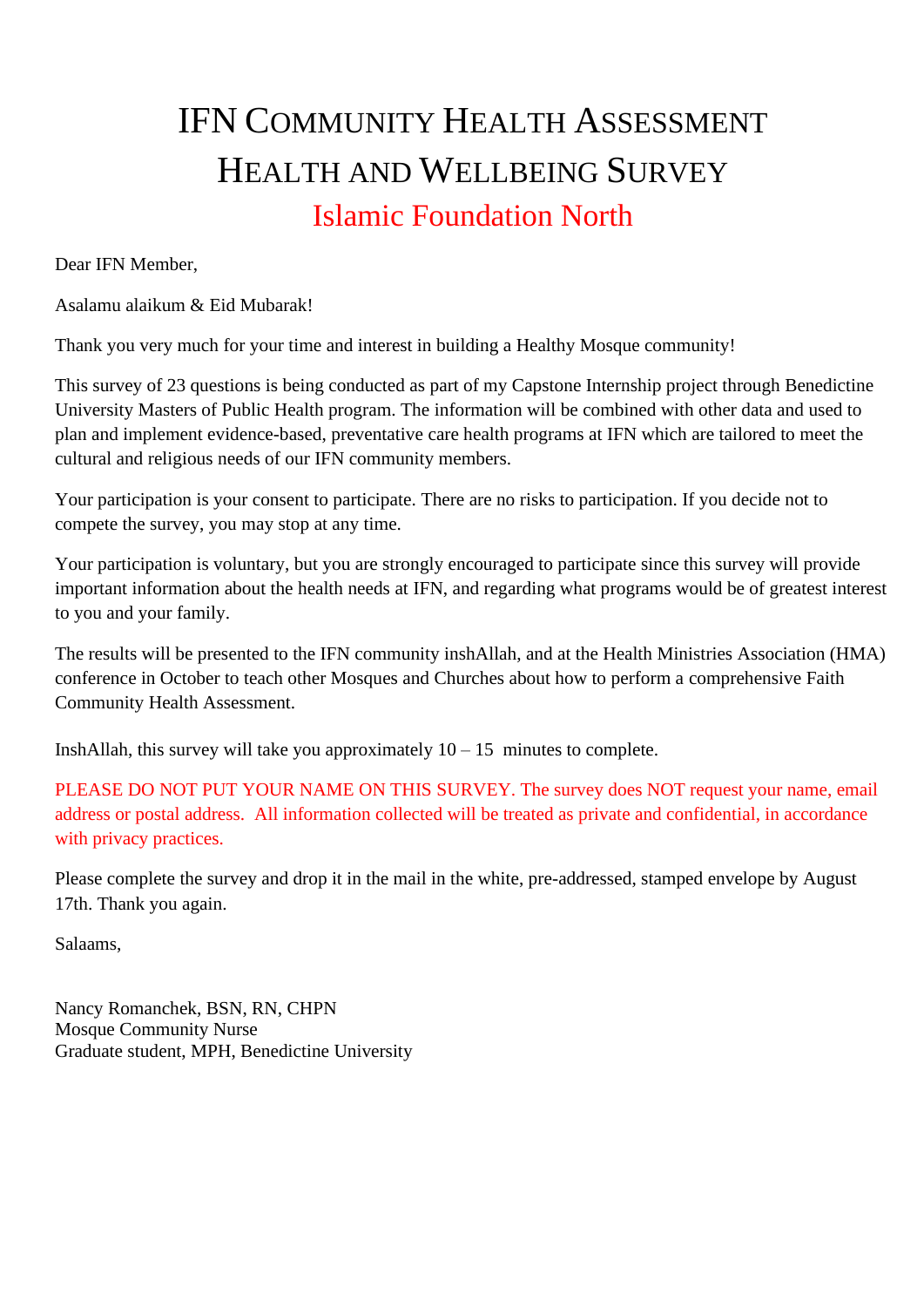# IFN HEALTH AND WELLBEING SURVEY

## **GENERAL**

| Age:<br>years                                                                                             |                                                                                                                |                                                                                            |                |                |                 |                 |                | Height (estimate): ________cms or ________foot & inches                                                            |              |  |  |  |
|-----------------------------------------------------------------------------------------------------------|----------------------------------------------------------------------------------------------------------------|--------------------------------------------------------------------------------------------|----------------|----------------|-----------------|-----------------|----------------|--------------------------------------------------------------------------------------------------------------------|--------------|--|--|--|
| Gender: $\Box$ Male<br>$\Box$ Female                                                                      |                                                                                                                |                                                                                            |                |                |                 |                 |                | Weight (estimate): $\_\_\_\_\$ kgs <i>or</i> __________ pounds                                                     |              |  |  |  |
|                                                                                                           | 1. What is your zip code?                                                                                      |                                                                                            |                |                |                 |                 |                |                                                                                                                    |              |  |  |  |
|                                                                                                           | 2. What is your Ethnicity?                                                                                     |                                                                                            |                |                |                 |                 |                |                                                                                                                    |              |  |  |  |
|                                                                                                           | $\Box$ Asian Indian<br>$\Box$ Pakistani<br>$\Box$ Arabic $\Box$ African American $\Box$ Caucasian $\Box$ Other |                                                                                            |                |                |                 |                 |                |                                                                                                                    |              |  |  |  |
| 3. Do you speak another Language besides English at home? If so, what language?                           |                                                                                                                |                                                                                            |                |                |                 |                 |                |                                                                                                                    |              |  |  |  |
|                                                                                                           |                                                                                                                | $\Box$ Urdu                                                                                |                | $\Box$ Arabic  | $\Box$ Farsi    |                 | $\Box$ Spanish | $\Box$ Bengali                                                                                                     | $\Box$ Other |  |  |  |
| 4. Are you the first generation in your family to live in America?                                        |                                                                                                                |                                                                                            |                |                |                 |                 |                |                                                                                                                    |              |  |  |  |
|                                                                                                           | $\Box$ Yes<br>$\square$ No                                                                                     |                                                                                            |                |                |                 |                 |                |                                                                                                                    |              |  |  |  |
|                                                                                                           | 5. Have you or someone in your family experienced being bullied because you are Muslim?                        |                                                                                            |                |                |                 |                 |                |                                                                                                                    |              |  |  |  |
|                                                                                                           | $\Box$ Yes                                                                                                     |                                                                                            | $\square$ No   |                |                 |                 |                |                                                                                                                    |              |  |  |  |
|                                                                                                           | <b>HEALTH BEHAVIOURS</b>                                                                                       |                                                                                            |                |                |                 |                 |                |                                                                                                                    |              |  |  |  |
|                                                                                                           |                                                                                                                |                                                                                            |                |                |                 |                 |                |                                                                                                                    |              |  |  |  |
|                                                                                                           |                                                                                                                | 6. Are you currently trying to lose weight?                                                |                |                |                 |                 |                |                                                                                                                    |              |  |  |  |
|                                                                                                           | $\Box$ Yes                                                                                                     |                                                                                            |                | $\square$ No   |                 |                 |                |                                                                                                                    |              |  |  |  |
|                                                                                                           |                                                                                                                |                                                                                            |                |                |                 |                 |                | 7. Please estimate the number of hours that you spend sitting, on a typical day. (Please circle)                   |              |  |  |  |
|                                                                                                           | $\overline{0}$                                                                                                 | $\mathbf{1}$                                                                               | $\overline{2}$ | $3^{\circ}$    | $4\overline{ }$ | $5\qquad 6$     |                | $7+ times$                                                                                                         |              |  |  |  |
| 8. How many times a week are you active enough to sweat or to puff and pant (such as digging or jogging)? |                                                                                                                |                                                                                            |                |                |                 |                 |                |                                                                                                                    |              |  |  |  |
|                                                                                                           | $\overline{0}$                                                                                                 | $\overline{1}$                                                                             | $\overline{2}$ | $\mathfrak{Z}$ | $\overline{4}$  | $5\overline{)}$ | $6\,$          | $7+ times$                                                                                                         |              |  |  |  |
|                                                                                                           |                                                                                                                |                                                                                            |                |                |                 |                 |                | 9. How many times a week do you spend 30 minutes or more of walking? (such as walking for exercise or recreation)? |              |  |  |  |
|                                                                                                           | $0 \quad 1$                                                                                                    |                                                                                            | 2              | $\mathfrak{Z}$ | $\overline{4}$  | 5               | 6              | $7+ times$                                                                                                         |              |  |  |  |
| 10. Have you participated in "Jogging With The Imam" at least once this summer?                           |                                                                                                                |                                                                                            |                |                |                 |                 |                |                                                                                                                    |              |  |  |  |
|                                                                                                           | $\Box$ Yes<br>$\square$ No                                                                                     |                                                                                            |                |                |                 |                 |                |                                                                                                                    |              |  |  |  |
| 11. How often do you use seatbelts when you drive in a car?                                               |                                                                                                                |                                                                                            |                |                |                 |                 |                |                                                                                                                    |              |  |  |  |
|                                                                                                           |                                                                                                                | $\Box$ Almost always<br>$\Box$ Sometimes<br>$\Box$ Seldom<br>$\Box$ Never<br>$\Box$ Always |                |                |                 |                 |                |                                                                                                                    |              |  |  |  |
| 12. During the past 12 months, have you received a Flu Shot?                                              |                                                                                                                |                                                                                            |                |                |                 |                 |                |                                                                                                                    |              |  |  |  |
|                                                                                                           | $\Box$ Yes                                                                                                     |                                                                                            |                | $\square$ No   |                 |                 |                |                                                                                                                    |              |  |  |  |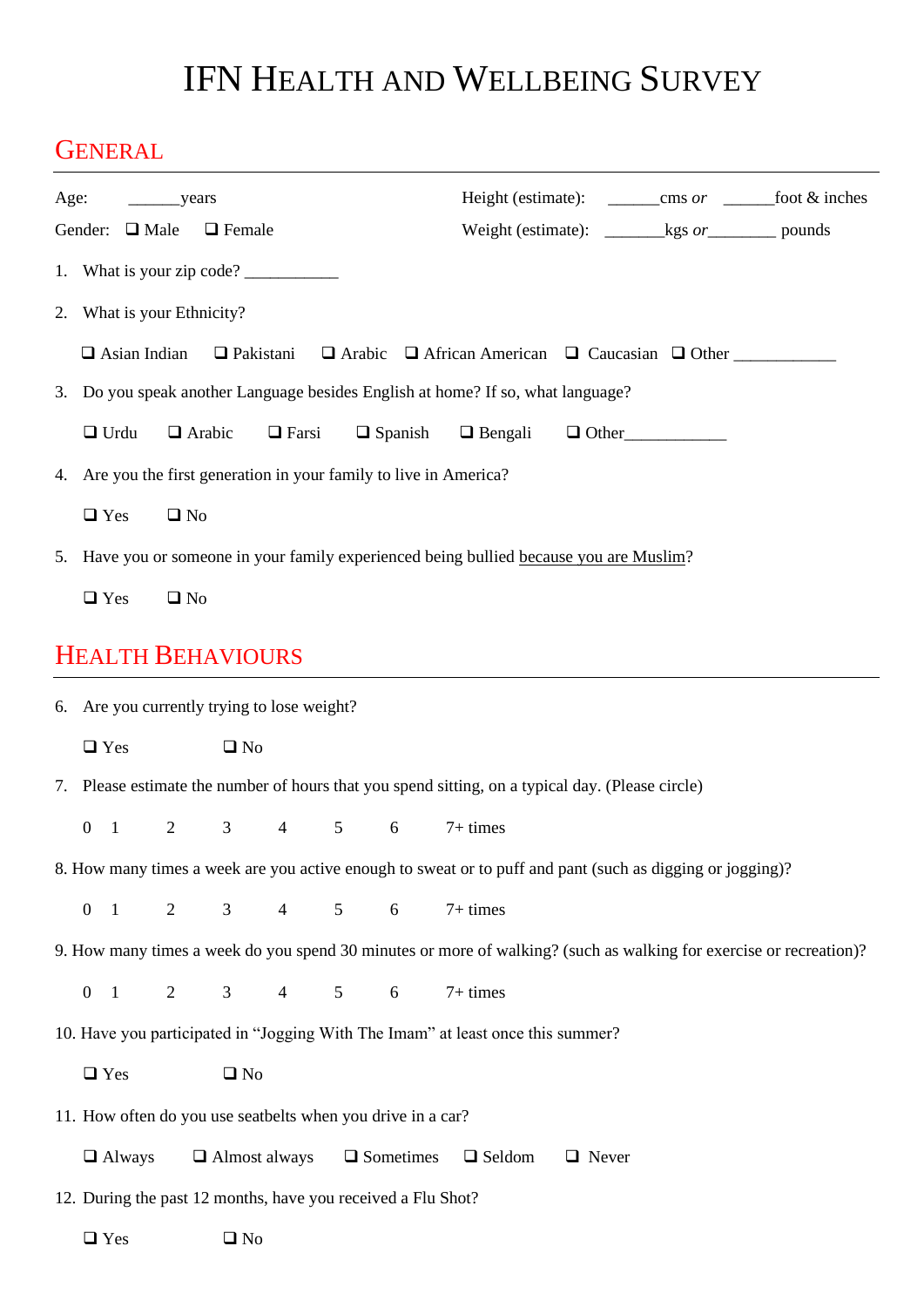# HEALTH SCREENINGS

| 13. How long has it been that you have had your blood checked for diabetes? |                                                                                    |                                                                                   |              |                                                                               |  |  |  |  |  |
|-----------------------------------------------------------------------------|------------------------------------------------------------------------------------|-----------------------------------------------------------------------------------|--------------|-------------------------------------------------------------------------------|--|--|--|--|--|
|                                                                             | $\Box$ Within the last year                                                        | $\Box$ Within the 5 years $\Box$ Never                                            |              |                                                                               |  |  |  |  |  |
|                                                                             |                                                                                    | 14. How long has it been since you have had your blood cholesterol level checked? |              |                                                                               |  |  |  |  |  |
|                                                                             | $\Box$ Within the last year                                                        | $\Box$ Within the 5 years $\Box$ Never                                            |              |                                                                               |  |  |  |  |  |
|                                                                             | 15. How long has it been since your last mammogram for breast cancer?              |                                                                                   |              |                                                                               |  |  |  |  |  |
|                                                                             | $\Box$ Within the last year                                                        |                                                                                   |              | $\Box$ Within the 5 years $\Box$ Never $\Box$ Not applicable since I am a man |  |  |  |  |  |
|                                                                             | 16. How long has it been since your last pap smear for female-related cancers?     |                                                                                   |              |                                                                               |  |  |  |  |  |
|                                                                             | $\Box$ Within the last year                                                        |                                                                                   |              | $\Box$ Within the 5 years $\Box$ Never $\Box$ Not applicable since I am a man |  |  |  |  |  |
|                                                                             | 17. How long has it been since you had an exam or a screening for colon cancer?    |                                                                                   |              |                                                                               |  |  |  |  |  |
|                                                                             | $\Box$ Within the last year                                                        | $\Box$ Within the 5 years                                                         | $\Box$ Never |                                                                               |  |  |  |  |  |
|                                                                             | 18. How long has it been since you had an exam or a screening for prostate cancer? |                                                                                   |              |                                                                               |  |  |  |  |  |
|                                                                             | $\Box$ Within the last year                                                        | $\Box$ Within the 5 years                                                         | $\Box$ Never | $\Box$ Not applicable since I am a woman                                      |  |  |  |  |  |

## WELLBEING

19. The next ten questions are about how you have been feeling in the past four weeks.

|                                                             | None   | Little | Some   | Most   | All of |
|-------------------------------------------------------------|--------|--------|--------|--------|--------|
|                                                             | of the | of the | of the | of the | the    |
|                                                             | time   | time   | time   | time   | time   |
| In the past four weeks, about how often did you feel tired  |        |        |        |        |        |
| for no good reason?                                         |        |        |        |        |        |
| In the past four weeks, about how often did you feel        |        |        |        |        |        |
| nervous?                                                    |        |        |        |        |        |
| In the past four weeks, about how often did you feel so     |        |        |        |        |        |
| nervous that nothing could calm you down?                   |        |        |        |        |        |
| In the past four weeks, about how often did you feel        |        |        |        |        |        |
| hopeless?                                                   |        |        |        |        |        |
| In the past four weeks, about how often did you feel        |        |        |        |        |        |
| restless or fidgety?                                        |        |        |        |        |        |
| In the past four weeks, about how often did you feel so     |        |        |        |        |        |
| restless you could not sit still?                           |        |        |        |        |        |
| In the past four weeks, about how often did you feel        |        |        |        |        |        |
| depressed?                                                  |        |        |        |        |        |
| In the past four weeks, about how often did you feel that   |        |        |        |        |        |
| everything was an effort?                                   |        |        |        |        |        |
| In the past four weeks, about how often did you feel so sad |        |        |        |        |        |
| that nothing could cheer you up?                            |        |        |        |        |        |
| In the past four weeks, about how often did you feel        |        |        |        |        |        |
| worthless?                                                  |        |        |        |        |        |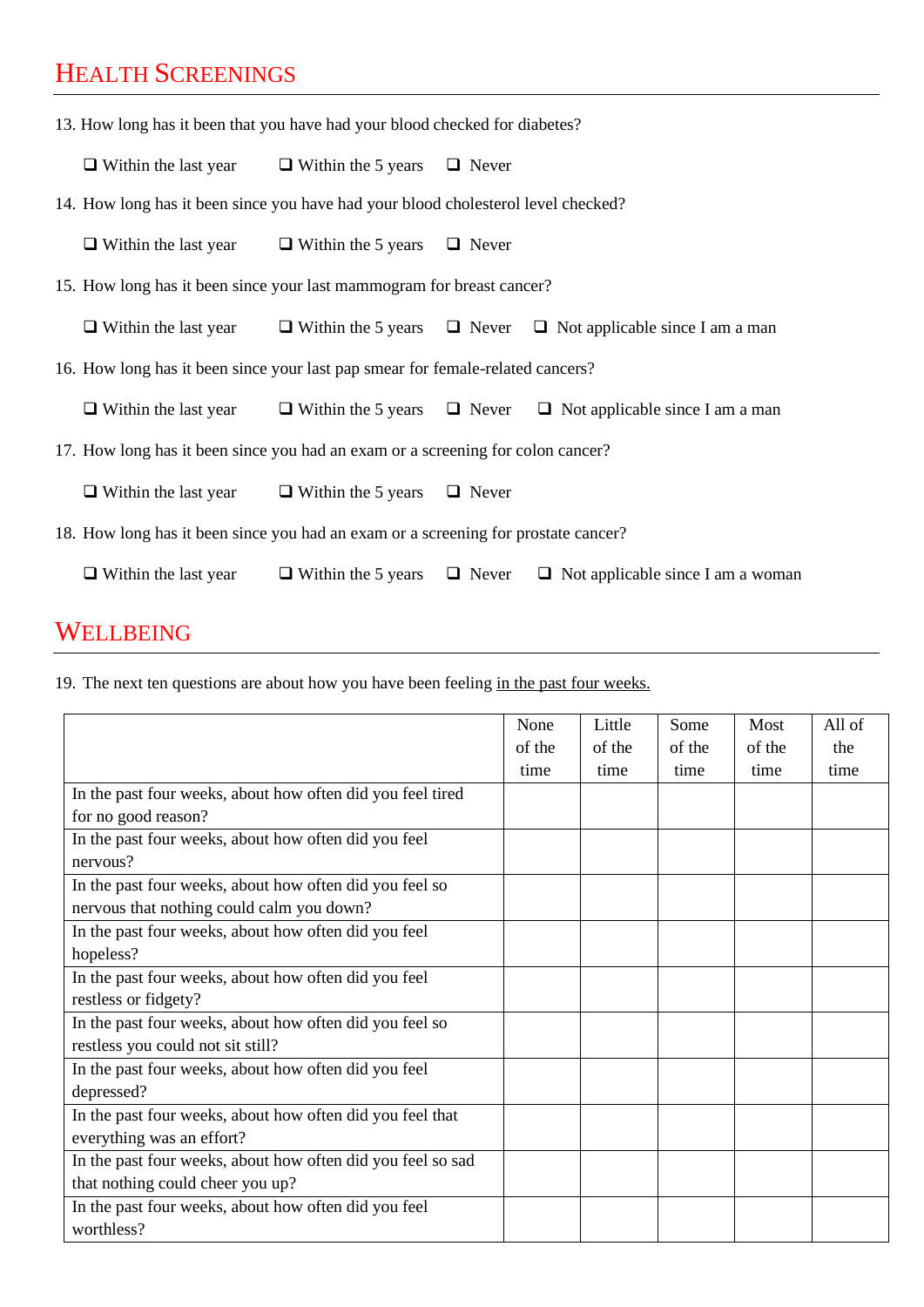20. Have you attended a third Friday "GRIT Group" session at IFN to manage symptoms of anxiety and/or depression?

❑ Yes ❑ No

#### IFN MEMBER NEEDS

21. Which of the following diseases/conditions do you or someone in your family experience?

- ❑ Severe Food Allergy
- ❑ Asthma
- ❑ COPD (Chronic Obstructive Pulmonary Disease)
- ❑ Skin Cancer/Some other type of Cancer
- ❑ Arthritis
- ❑ Kidney Disease
- ❑ Mental Health Disorder
- ❑ Heart disease (Any)/Heart Attack
- ❑ High Blood Pressure/Hypertension
- ❑ High Cholesterol
- ❑ Stroke
- ❑ Ever had Diabetes/Diabetes/Pre-Diabetes
- ❑ Overweight/Obesity

### IFN MOSQUE COMMUNITY NEEDS

22. What do you think are the most pressing health problems among IFN community members?

- ❑ Ability to pay for health care/lack of health insurance
- ❑ Access to health care services/Understanding how to navigate the US health care system
- ❑ Lack of transportation to medical appointments
- ❑ Paying for medication
- ❑ Lack of affordable dental care
- ❑ Lack of affordable vision care
- ❑ Legal counsel for understanding a person's rights in the US
- ❑ Affordable housing
- ❑ Emergency preparation in case of gun violence or natural disaster
- ❑ Nutrition and Overweight/Obesity
- ❑ Diabetes
- ❑ Heart disease/Hypertension
- ❑ Alcohol use and abuse
- ❑ Tobacco use and abuse
- ❑ Drug use and abuse
- ❑ Domestic violence
- ❑ Child abuse
- ❑ Mental Health
- ❑ Managing discrimination and marginalization

Any other needs not mentioned above?

#### WHAT DO YOU THINK?

**23.** Which of the following would you like **to see** included at IFN? Please check all that apply.